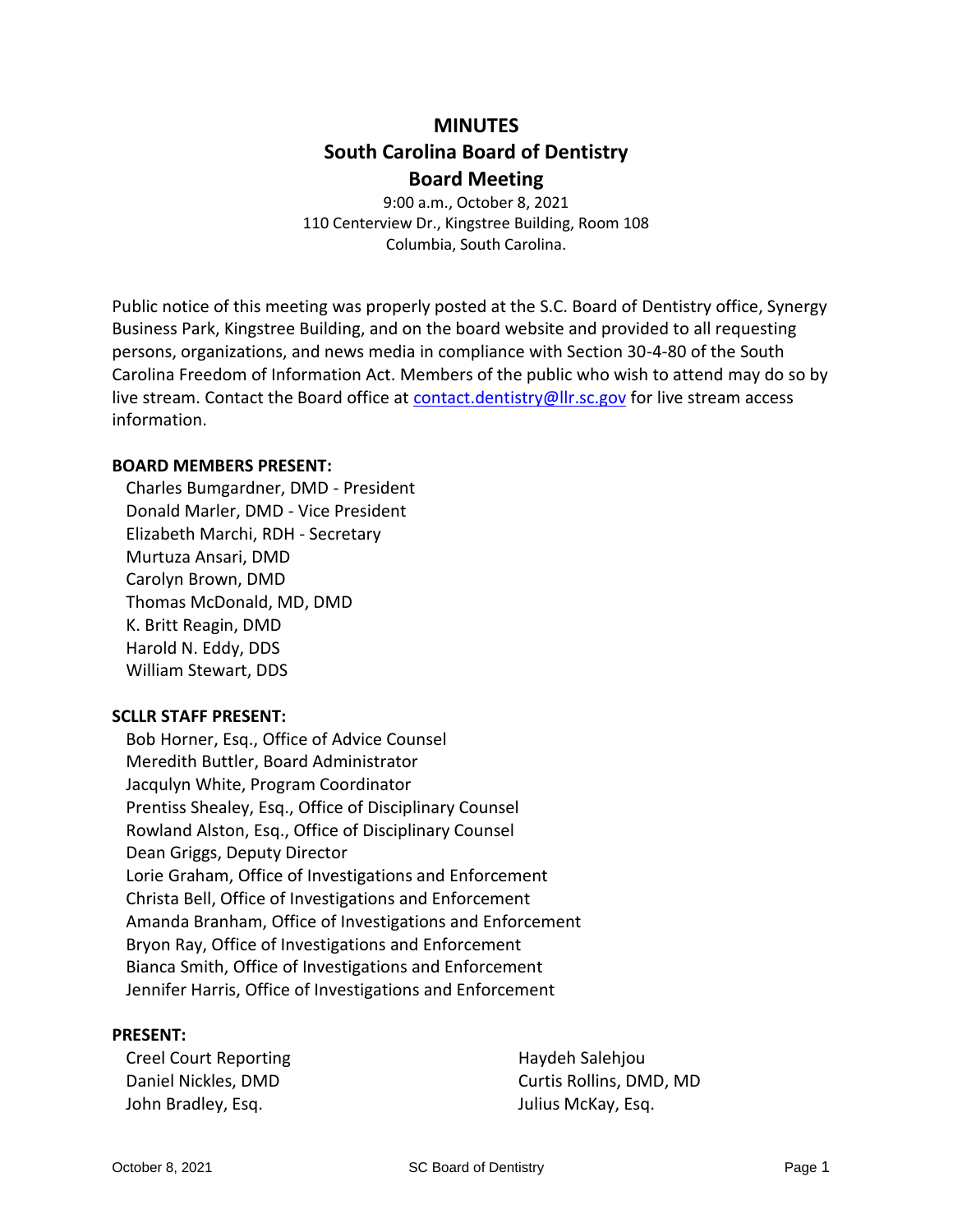Eva Lynn Sneed, DMD Jessica Lafeyette, Esq. Paul Cloninger, DDS Angela Black, DMD

Randall Weisel, DDS John Lucchese, DDS Scot Armstrong, Promethean Dental Systems

**CALL TO ORDER**: President Bumgardner called the meeting to order at 9:02 a.m.

#### **APPROVAL OF AGENDA**

**Motion:** To approve the agenda. Stewart/McDonald/approved.

#### **INTRODUCTION OF BOARD MEMBERS**

Each Board member provided a brief introduction of themselves.

#### **APPROVAL OF EXCUSED ABSENCES**

No members absent.

#### **APPROVAL OF MEETING MINUTES**

**Motion:** To approve the minutes for the July 9, 2021 meeting. Ansari/Brown/approved.

## **APPLICATION HEARINGS**

d. Eva Lynn Sneed

Dr. Sneed appeared before the Board for an application hearing. She was represented by Jessica Lafeyette, Esq. and was sworn in by the court reporter. Hearings are recorded by a certified court reporter in the event a verbatim transcript is necessary.

**Motion:** To deny Dr. Sneed's application for licensure by credential. Ansari/Marler/approved.

#### **PRESIDENT'S REMARKS**

Dr. Bumgardner stated it has been an honor serving as the Board President for the past year. He thanked the Board members and staff for their diligence in protecting the public. Amongst the three tools by which the Board protects the public, initial licensure, continuing education and disciplinary, Dr. Bumgardner expressed appreciation at the improvements that have been made of the past few years to develop a swifter legal process. Due to the national pandemic, there has been dramatic changes to the education and testing systems. Dr. Bumgardner stated the Board will be reviewing elements of all three tools and emphasized the importance of through review to maintain the public trust in the Board and profession.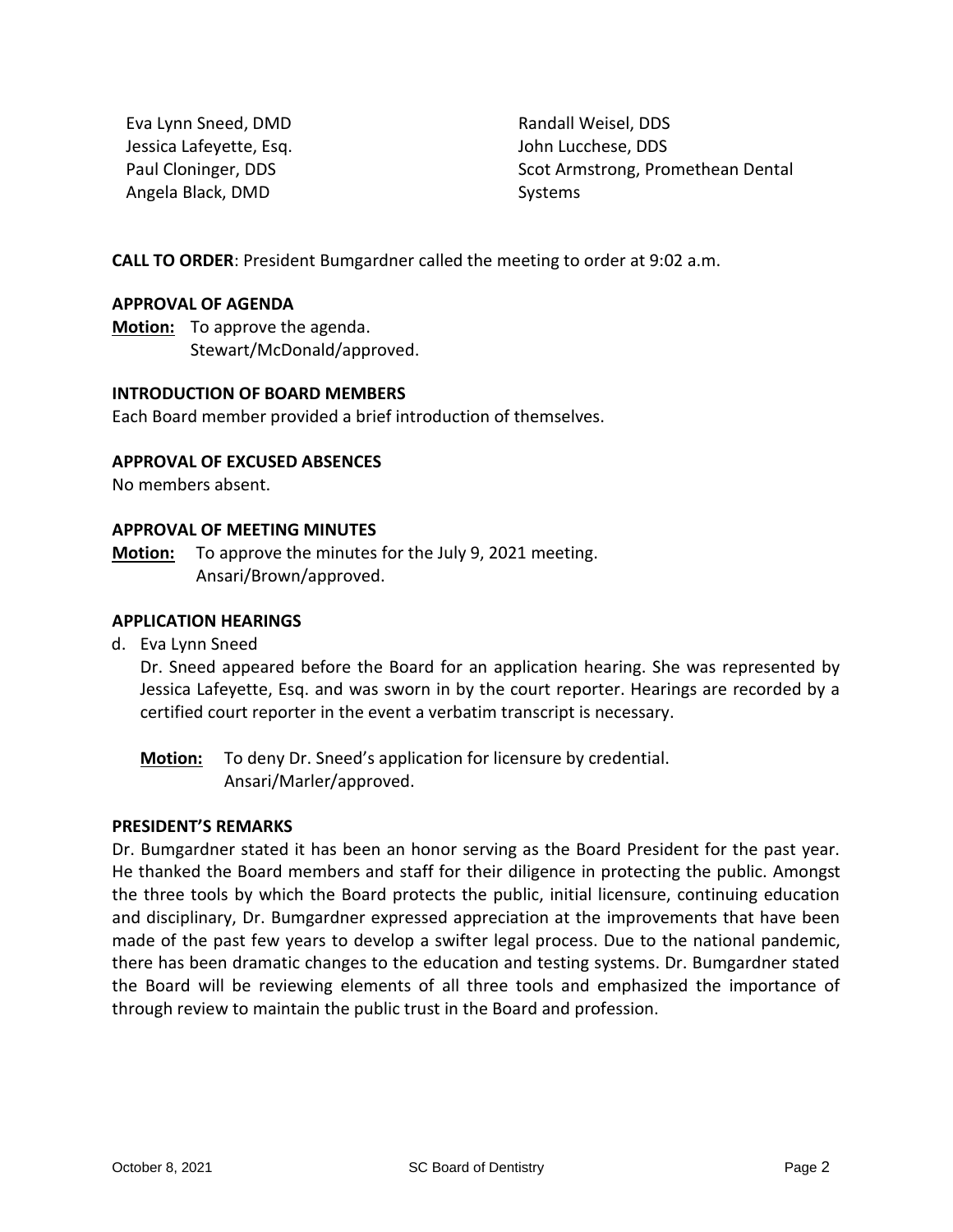## **STAFF REPORTS**

a. Office of Investigations and Enforcement Statistical Report

Ms. Christa Bell introduced Amanda Branham, the new chief investigator for the Board. On behalf of Ms. Brahman, Ms. Bell reported that in the third quarter of 2021 the Board has received thirty three (33) complaints for a total of one hundred seventeen (117) complaints year-to-date and closed eighteen (18) cases for a total of fifty-one (51) year-to-date. Ms. Bell stated of the forty-nine (49) cases that are active, six (6) are pending expert review, nine (9) are pending IRC review. The average case is 105 days old, including weekends and holidays.

Ms. Bell introduced the new investigative staff and announced Ms. Lorie Graham will be leaving the agency. Dr. Bumgardner thanked Ms. Graham for her service to the Board as a thorough and complete investigator. He requested clarification on training of the new investigators. Ms. Bell reviewed the standard training investigators engage in and they will also participate in sedation training with Dr. Mercer.

## b. Investigative Review Committee Report

Ms. Bell reported the IRC Committee met on September 16, 2021, recommending eighteen (18) cases for dismissal, one (1) letter of caution and four (4) formal complaints.

| <b>Motion:</b> | To accept the eighteen (18) cases for dismissal.<br>Reagin/Ansari/approved.  |
|----------------|------------------------------------------------------------------------------|
| <b>Motion:</b> | To accept the four (4) cases for formal complaint.<br>Brown/Marler/approved. |
| <b>Motion:</b> | To accept the one (1) case for letter of caution.<br>Stewart/Brown/approved. |

# c. Office of Disciplinary Counsel

Ms. Shealey reported there are currently twenty-seven (27) cases open. Of the open cases, eleven (11) are pending hearings and agreements and two (2) are closure. Since the last meeting, five (5) cases have been closed. A total of fourteen (14) have been closed since January 1, 2021.

# **DISCIPLINARY HEARING**

- a. 2020-112 MOA Mr. Rowlands reported case 2020-112 was now being resolved via licensure relinquishment.
- **Motion:** To enter into closed session for 2015-145. Brown/Marler/approved.
- b. 2015-146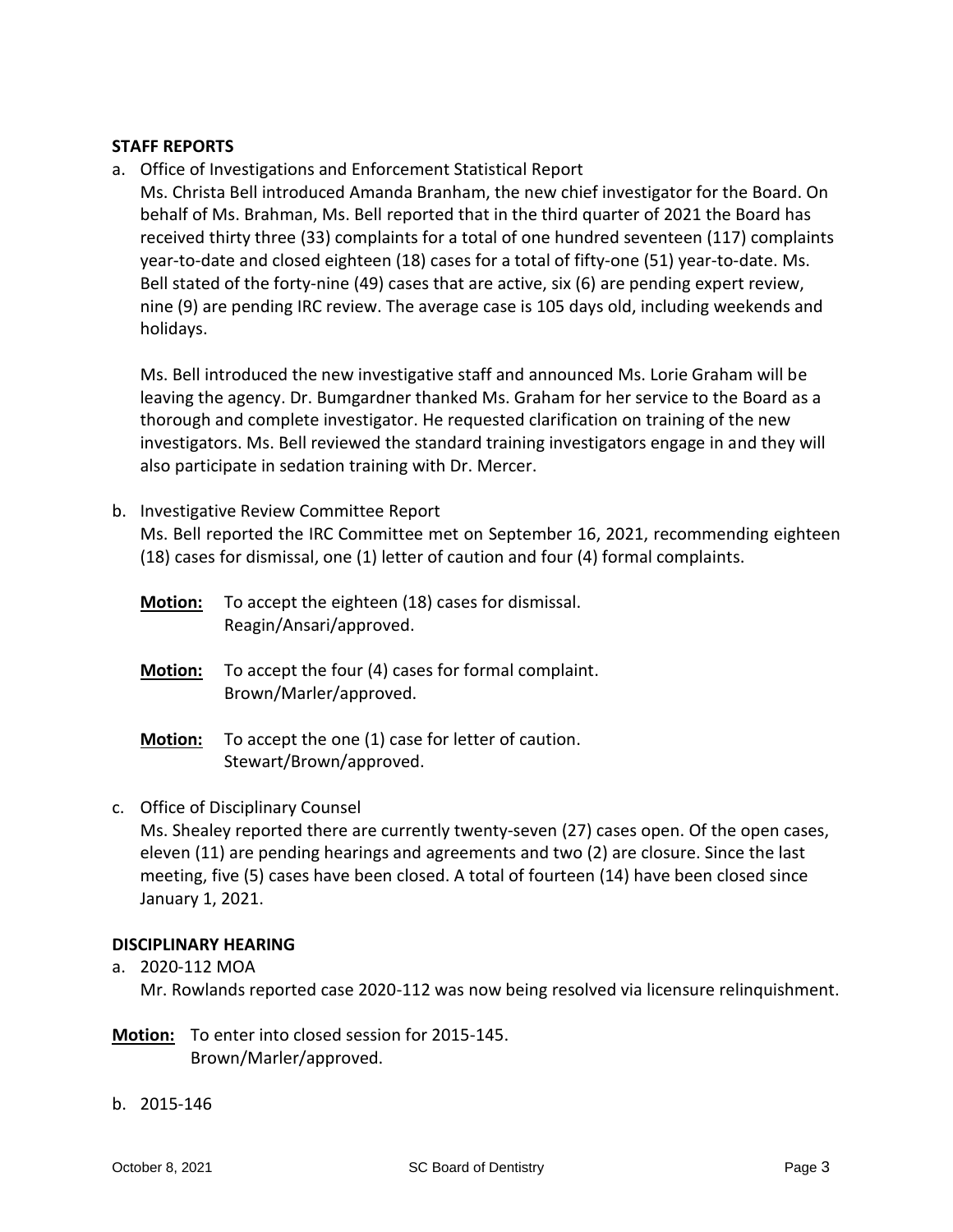The respondent was present before the Board for a closed hearing. Respondent was represented by John Bradley, Esq and all parties were sworn in by the court reporter.

- **Motion:** To enter into executive session for legal advice. Ansari/Marler/approved.
- **Motion:** To return to closed session. Ansari/Marler/approved.
- Dr. Bumgardner stated no votes were taken in executive session.
- **Motion:** To issue a Letter of Caution. McDonald/Ansari/approved.
- **Motion:** To return to open session. McDonald/Marler/approved.

#### **APPLICATION HEARING**

a. Scottie Daley, RDH

Ms. Buttler reported the motion for hearing had been withdrawn and no application hearing is needed.

b. Haydeh Salehjou

Ms. Salehjou appeared before the Board for an application hearing. She was not represented by counsel and was sworn in by the court reporter. Hearings are recorded by a certified court reporter in the event a verbatim transcript is necessary.

- **Motion:** To enter into executive session for legal advice. Ms. Buttler requested to remain. Brown/Marler/approved.
- **Motion:** To return to public session. Marler/Brown/approved.
- Dr. Bumgardner stated no votes were taken in executive session.
- **Motion:** To issue approve the application for dental technician. Reagin/Marler/approved.
- **Motion:** To enter into closed session for Curtis Rollins hearing. Ansari/Marler/approved.
- c. Curtis Rollins, DMD

Dr. Rollins appeared before the Board in a closed session for an application hearing. He was represented by Julius McKay, Esq. and was sworn in by the court reporter.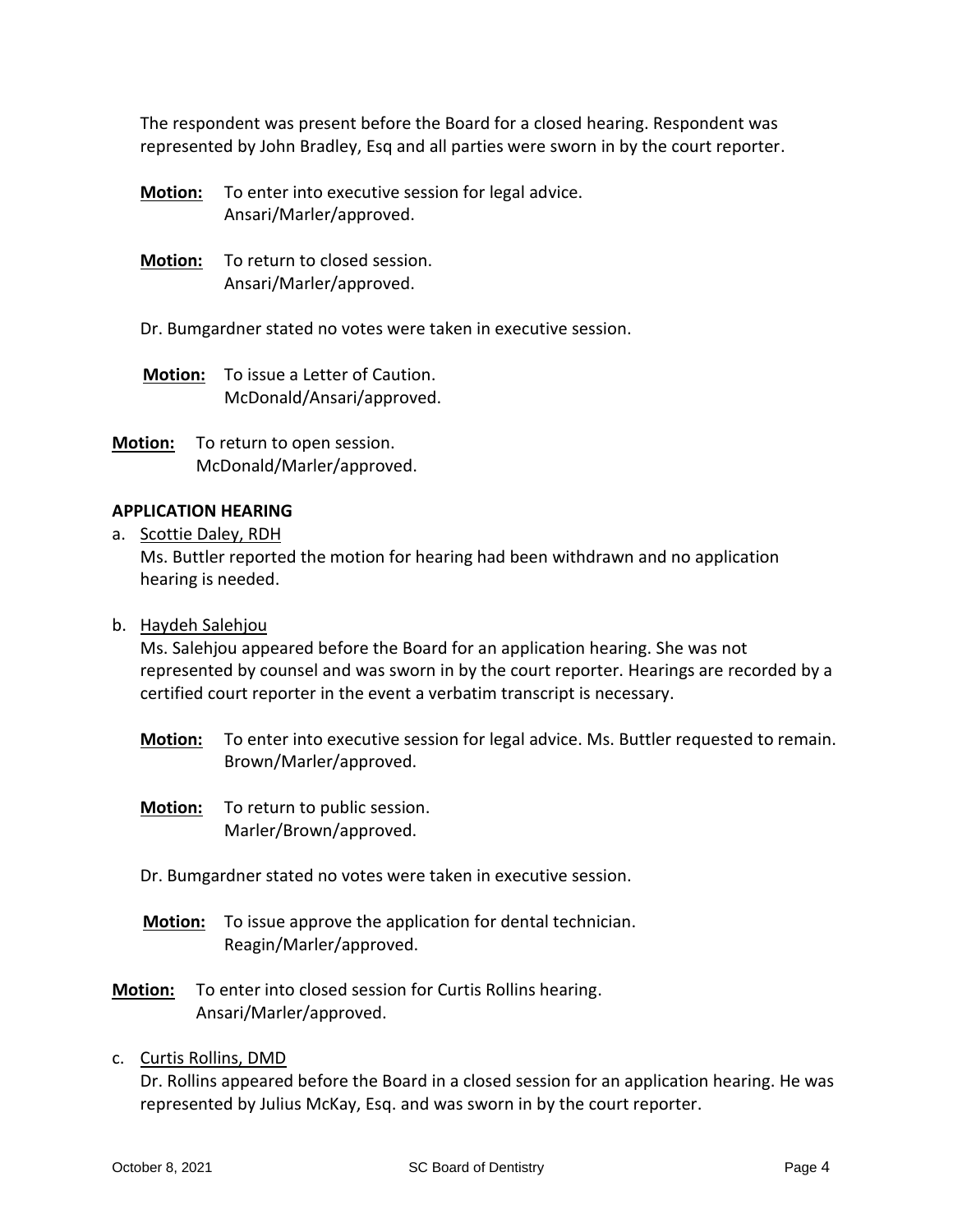- **Motion:** To enter into executive session for legal advice. Ms. Buttler requested to remain. Ansari/Brown/approved.
- **Motion:** To return to closed session. Ansari/McDonald/approved.
- Dr. Bumgardner stated no votes were taken in executive session.
- **Motion:** To deny Dr. Rollins renewal application based on a failure to meet statutory requirements. Marler/Ansari/approved.
- **Motion:** To return to open session. Brown/Marchi/approved.
- e. Paul Cloninger, DDS

Dr. Cloninger appeared before the Board for an application hearing. He was not represented by counsel and was sworn in by the court reporter. Hearings are recorded by a certified court reporter in the event a verbatim transcript is necessary.

- **Motion:** To enter into executive session for legal advice. Ms. Buttler requested to remain. Reagin/Brown/approved.
- **Motion:** To return to public session. Ansari/Marler/approved.
- Dr. Bumgardner stated no votes were taken in executive session.
- **Motion:** To deny Dr. Cloninger's application based upon not passing a Board approved clinical examination. Brown/Marler/approved.
- f. Angela Black, DMD

Dr. Black appeared before the Board for an application hearing. She was not represented by counsel and was sworn in by the court reporter. Hearings are recorded by a certified court reporter in the event a verbatim transcript is necessary.

- **Motion:** To enter into executive session for legal advice. Ms. Buttler requested to remain. Marler/Ansari/approved.
- **Motion:** To return to public session. Brown/Marler/approved.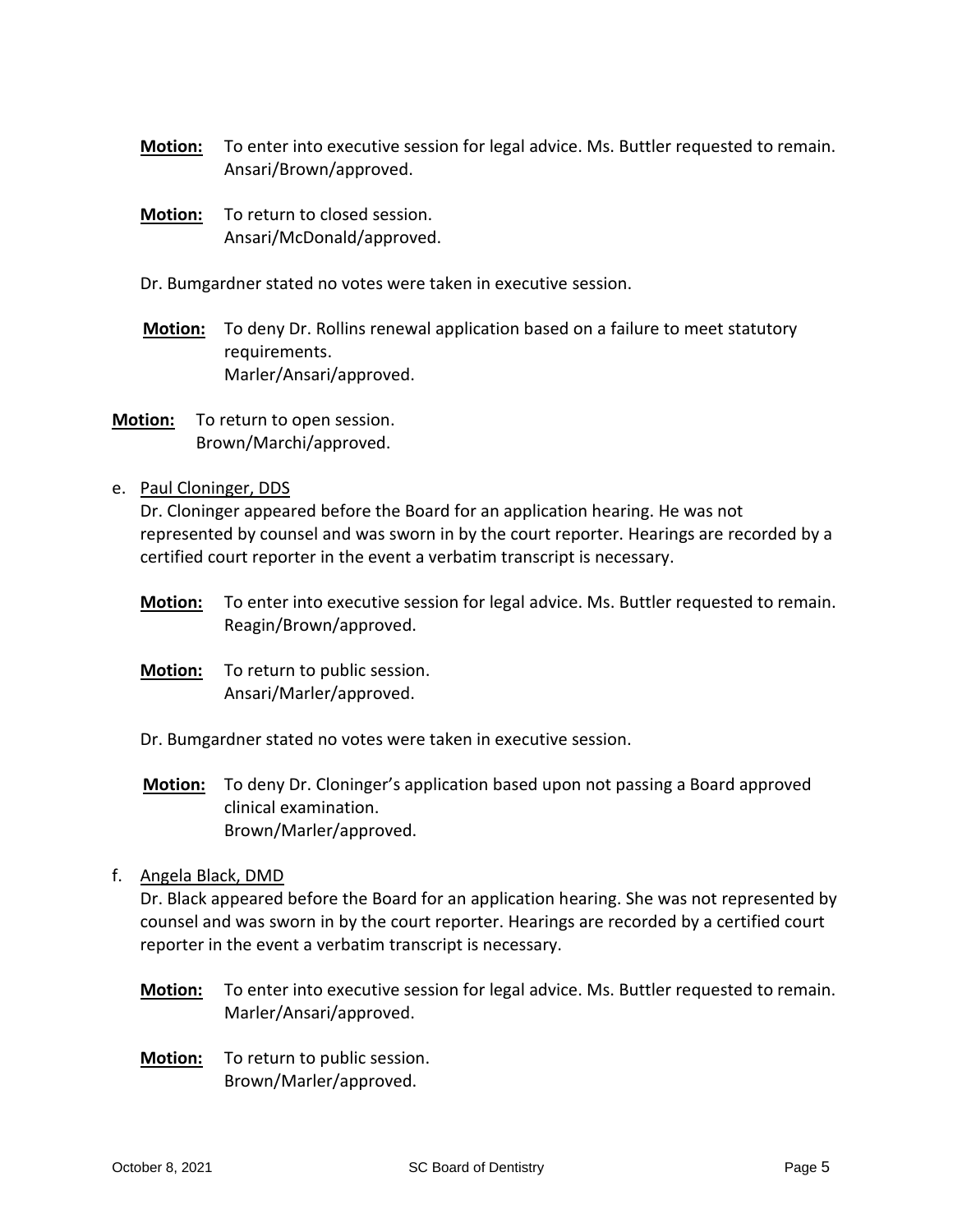Dr. Bumgardner stated no votes were taken in executive session.

**Motion:** To approve Dr. Black's reinstatement application. Marler/Reagin/approved.

## g. Randall Weisel, DMD

Dr. Weisel appeared before the Board for an application hearing. He was represented by counsel and was sworn in by the court reporter. Hearings are recorded by a certified court reporter in the event a verbatim transcript is necessary.

- **Motion:** To enter into executive session for legal advice. Ms. Buttler requested to remain. Brown/Marler/approved.
- **Motion:** To return to public session. Ansari/Marchi/approved.
- Dr. Bumgardner stated no votes were taken in executive session.
- **Motion:** To approve Dr. Weisel's application for licensure by credential. Ansari/McDonald/approved.

## h. John Lucchese, DDS

Dr. Lucchese appeared before the Board for an application hearing. He was not represented by counsel and was sworn in by the court reporter. Hearings are recorded by a certified court reporter in the event a verbatim transcript is necessary.

**Motion:** To approve Dr. Lucchese's application for licensure by credential. Reagin/Ansari/approved.

#### **REPORTS**

a. SRAT Annual Meeting Report

Dr. Bumgardner reported the 2021 SRTA Annual Meeting was held on August 5-7, 2021 in Nashville, TN. Dr. Brown, Dr. Ansari and he were in attendance in addition to several past board members. Dr. Bumgardner reported that both SRTA and CDRTS have elected to refrain from merging with CDCA, as WREB is doing, in order to remain more flexible and provide an alternate option for examination applicants. Dr. Bumgardner recommended the Board begin to review and consider requiring completion of the Perio section of the clinical examination for dental licensure as it will South Carolina in better alignment with other state requirements.

#### b. ADEX Annual Meeting Report

Dr. Machowski submitted a written report for the ADEX meeting held August 5-7, 2021 in Chicago, IL. The written report along with ADEX's board meeting report were presented to the Board for information.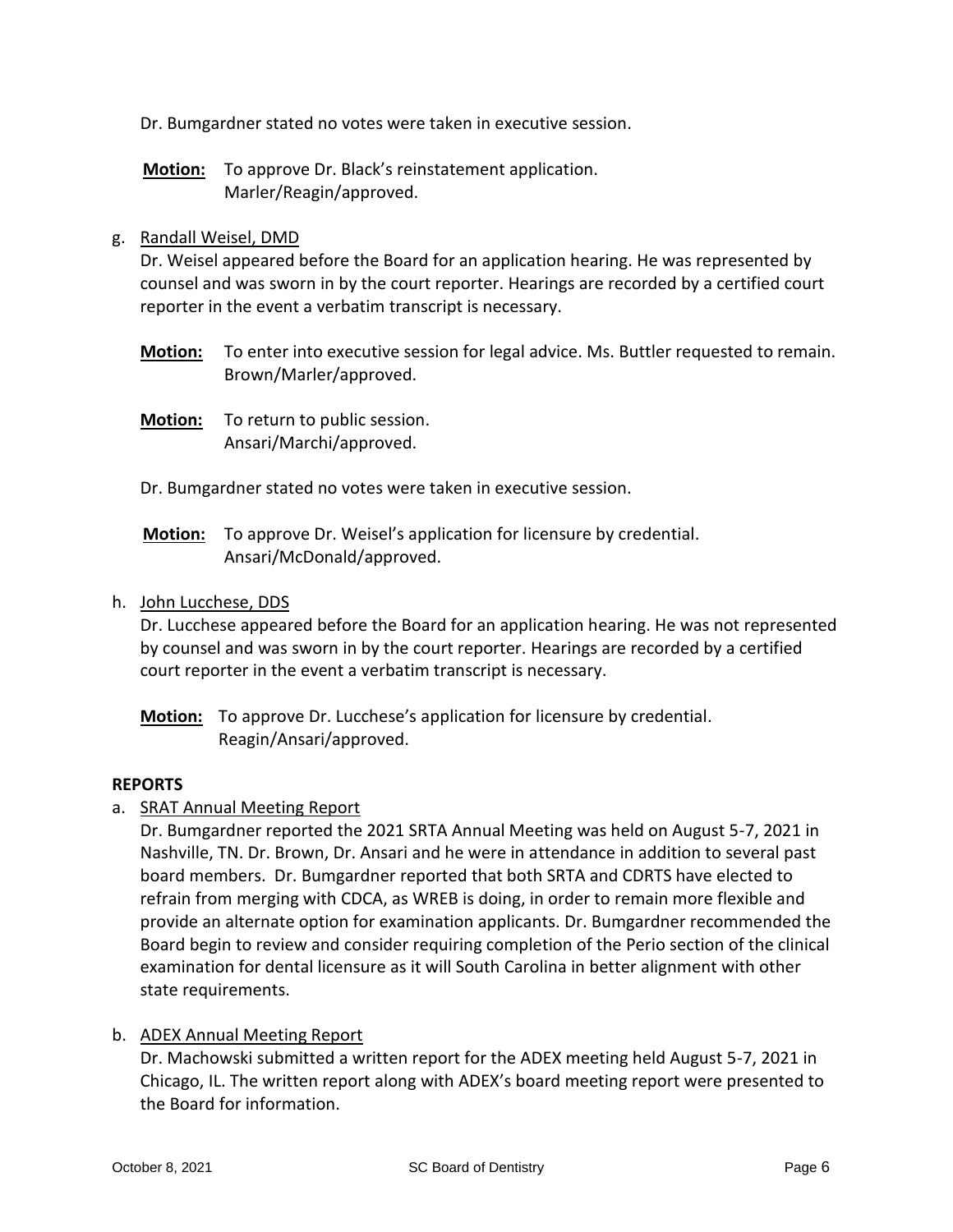# c. Administrator Report

Ms. Buttler reported there are currently 3,623 general dental licenses; 735 specialty licenses; 4,290 dental hygiene licenses; 5,269 dental assisting with nitrous oxide monitoring certificates; 176 dental technician licensees; and 7 orthodontic technicians. The Board's current cash balance as of August 31, 2021 is \$4,178,298.86.

Ms. Buttler introduced Ms. Jacqulyn White as the new Program Coordinator. Ms. White began with the Board office mid-September and will be assisting with board meetings, board member communications, and elections. Ms. White previously served as a Program Coordinator for the SC Department of Social Services in the Interstate Compact on the Placement of Children.

For the Board's information, Ms. Buttler presented the Joint Commission on National Dental Examinations (JCDNE) notice regarding the elimination of the short-form NBDHE. The shortform exam was made available due to circumstances surrounding the COVID-19 pandemic. JCNDE will begin transition back to the standard-length version of the NBHDE on October 8, 2021.

Following the conclusion of the 2021 Annual Meeting on August 7, 2021, an update regarding Board representation was sent to the Board office. Per the letter, Dr. Machowski was appointed to the ADEX Board of Directors for District 6, the ADEX House of Representatives and ADEX Dental Exam Committee Member. If any Board member wishes to become the ADEX representative, please submit your request to me. An official approval from the Board will be needed.

# **NEW BUSINESS**

# a. Promethean Dental Systems

Mr. Armstrong attended the meeting to present Promethean Dental System (PDS). The company focuses on dental education through simulations and remediation services for licensed professionals. Utilizing a virtual simulator, PDS provides education via simulation to address hand skill building and repetition. Mr. Armstrong reviewed their clinical examination capabilities utilizing the Simodon with the Manikin. Mr. Armstrong stated it provides an accurate and completely objective grading process.

Mr. Armstrong addressed the other portion of PDS which focuses on remediation and recertification for licensed professionals. They are currently partnering with AADB to provide ethics remediation. PDS currently has sixty didactic courses that can be customized to fit disciplinary orders.

# b. Acceptable Dental Hygiene Examination Review

Dr. Bumgardner brought the issue before the Board to consider acceptance of state clinical examinations for dental hygiene initial licensure. Due to legal requirement of dental hygienists working under the supervision of a licensed dentist, Dr. Bumgardner did not see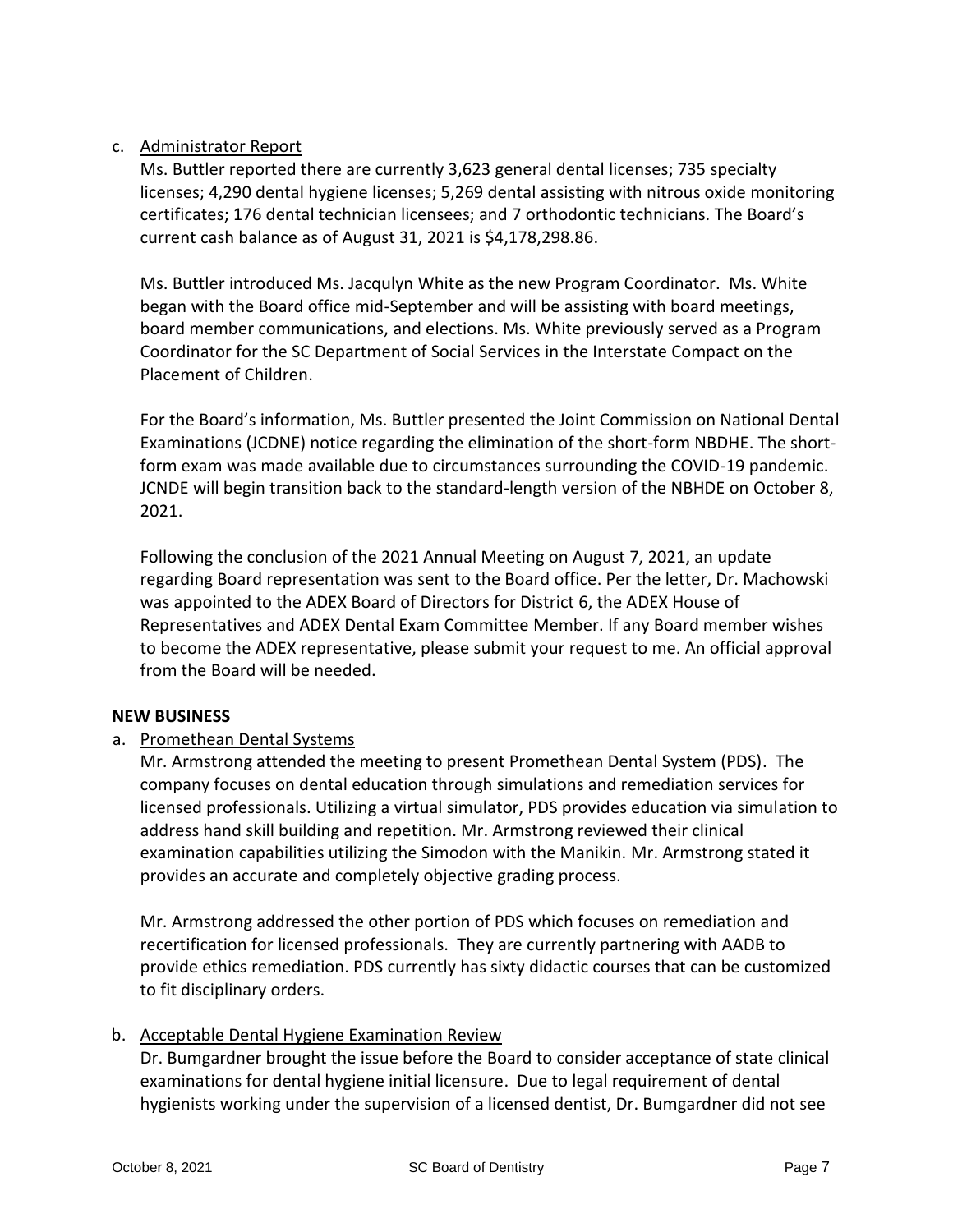why the Board would deny licensure to a dental hygiene who had passed a clinical examination and currently practicing.

- **Motion:** To enter into executive session for legal advice. Ms. Buttler requested to remain. Brown/McDonald/approved.
- **Motion:** To return to public session. Ansari/McDonald/approved.

Dr. Bumgardner stated no votes were taken in executive session.

**Motion:** To allow acceptance of all regional and state clinical examinations for dental hygiene licensure by examination applications. Marchi/Brown/approved.

# c. Dental Hygiene Committee

Ms. Marchi stated that as there is only two dental hygiene members' seats on the Board, she would like to request a standing committee comprised of dental hygienist from various parts of the state and practice backgrounds. The committee would be utilized to conduct research on dental hygiene specific topics. This would provide the Board with the most accurate and balance research for consideration.

**Motion:** To approve Ms Marchi to return next meeting with recommendations of committee members for Board approval. Stewart/Ansari/

The Board discussed noticing of committee meetings and structuring of how the committee would be utilized by the Board.

**Motion:** To approve Ms Marchi to return next meeting with recommendations of work group members for Board approval. Stewart/Reagin/

Mr. Horner reviewed the differences between a committee and Board approved work group. Ms. Marchi stated she would like to have the Board review the proposed members of the group at the next meeting.

**Motion:** To approve Ms Marchi to return next meeting with recommendations of the members and an outline of duties for the group for Board approval. Stewart/Ansari/approved.

# d. Panel Hearing Policy

Mr. Horner presented the Board with a revised Disciplinary Panel Hearing Policy for consideration. The previous policy was last revised in 2008 dedicating three panel members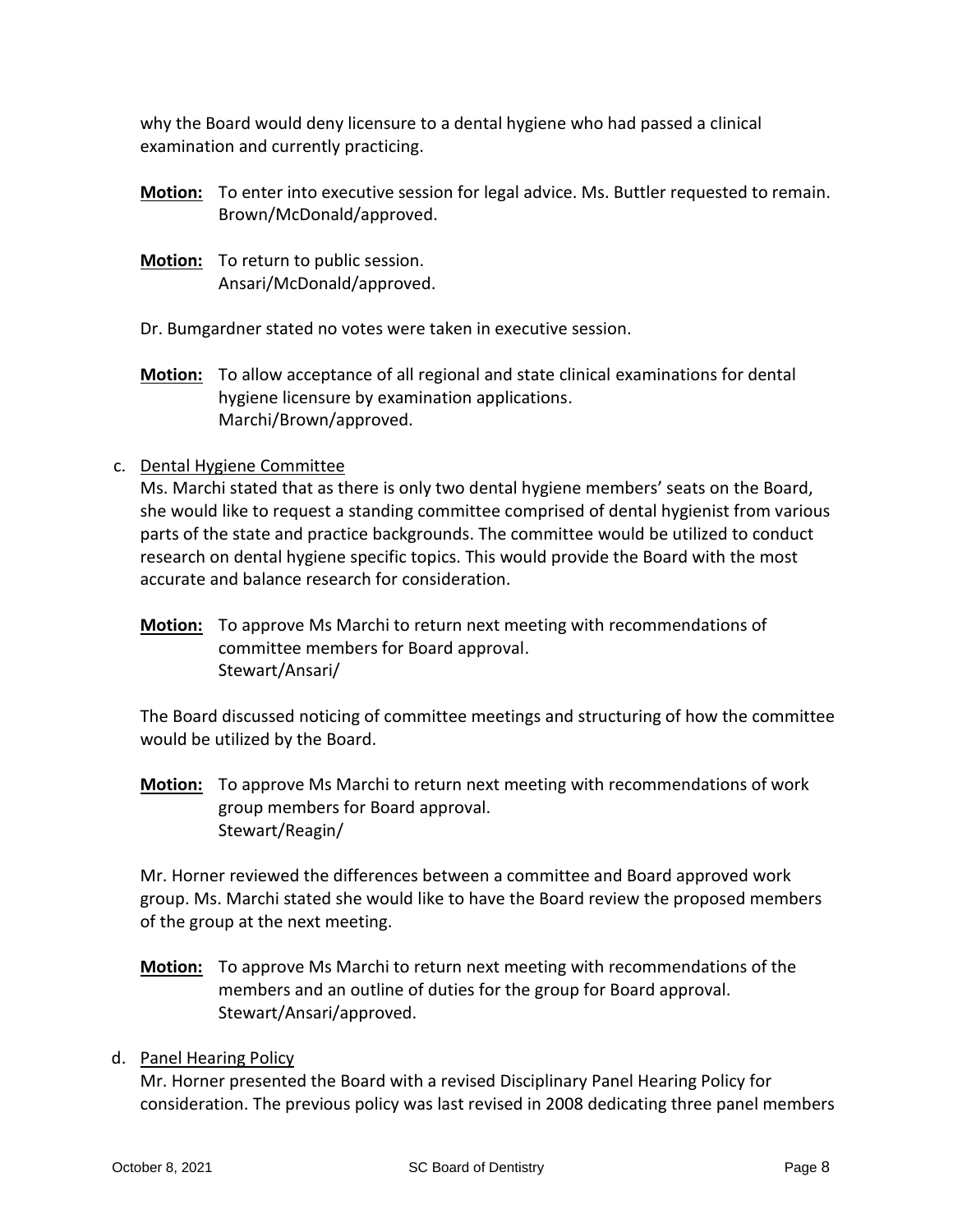required for hearings. Per the Engine Act, disciplinary hearing panels can be conducted via a designated hearing officer or a panel. The proposed revisions allow for a single hearing officer, or a panel of less than two, to preside over the panel in the event a panel cannot be attained.

- **Motion:** To approve the revised policy as presented. Reagin/Ansari/approved.
- e. CDRTS Dental Hygiene Exam Review Committee Board Appointment of Elizabeth Marchi **Motion:** To Ms. Marchi as the Board appointee for the CDRTS Dental Hygiene Exam Review Committee. Marler/Reagin/approved.
- f. Review of Regulation 39-5

Dr. Bumgardner requested a work group to be formed to review continuing education requirements for dentists, dental hygienist and dental technician licensure renewals. Dr. Bumgardner expressed concern over previous issues surrounding the attaining multiple hours on a single day.

**Motion:** To approve a work group to review Regulations 39-5. Ansari/Stewart/approved.

g. Review of Regulation 39-3

Dr. Bumgardner that the matter was resolved in prior agenda items and discussion would not be necessary.

# **ELECTION OF OFFICERS**

Ms. Buttler opened the floor for nominations for Board President.

**Motion:** To nominate Dr. Marler for Board President. Stewart/Ansari

Ms. Buttler requested any additional nominations. No further nominations were submitted and Dr. Marler confirmed his acceptance of the nomination. Following a vote by the Board members, Dr. Marler was approved as Board President for 2022.

Dr. Bumgardner opened the floor for nominations for Board Vice-President. **Motion:** To nominate Dr. Ansari for Board Vice President. Brown/Marler

Dr. Bumgardner requested any additional nominations. No further nominations were submitted and Dr. Ansari confirmed his acceptance of the nomination. Following a vote by the Board members, Dr. Ansari was approved as Board Vice President for 2022.

Dr. Bumgardner opened the floor for nominations for Board Secretary.